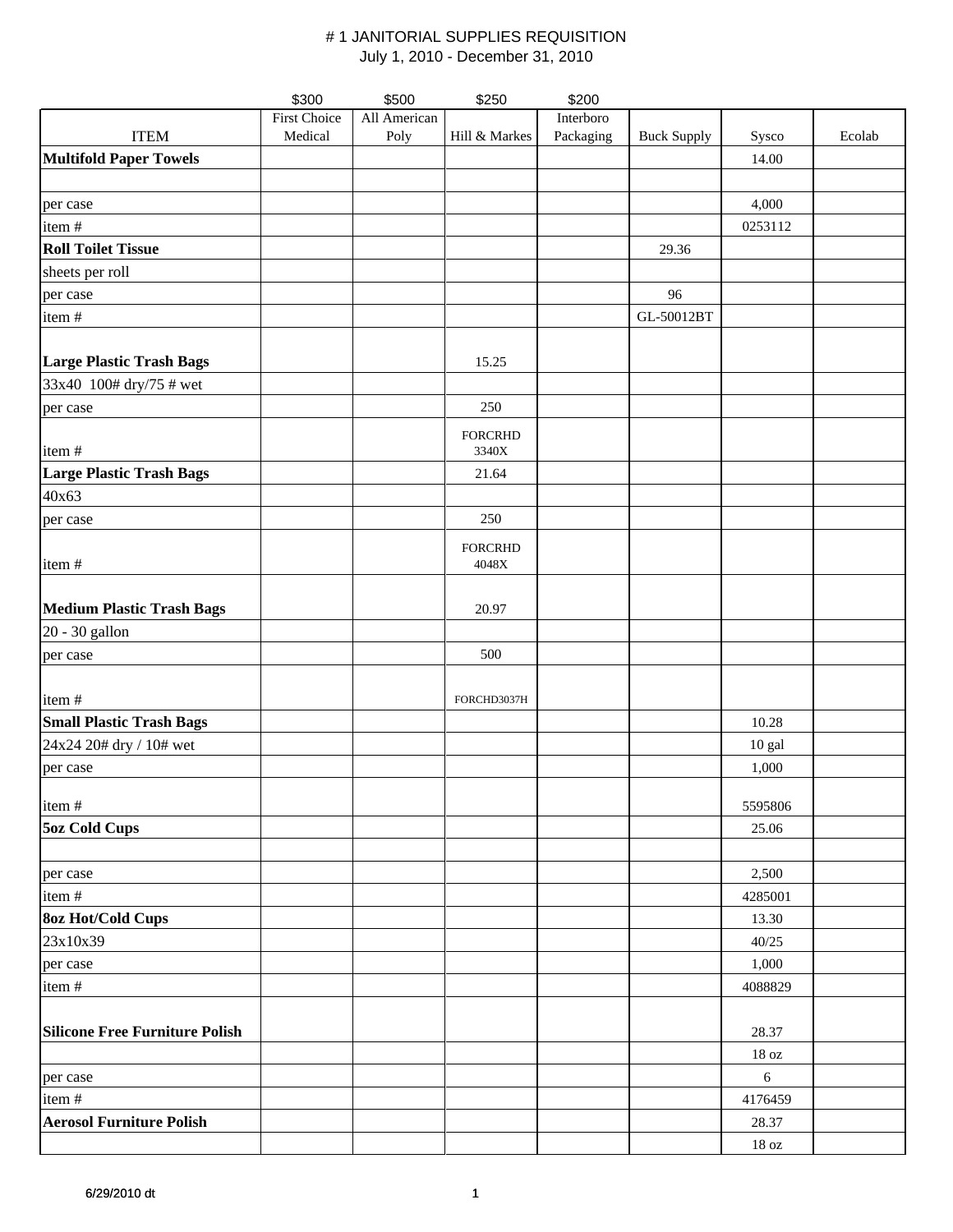| 4176459<br><b>Roll Paper Towel - White</b><br>19.10<br>85<br>$30\,$<br>74073<br>9.98<br>15<br>4079<br>21.00<br>30<br>35031<br>21.95<br>qt<br>12<br>SMZG1403012<br>21.94<br>$18\ \mathrm{oz}$<br>12<br>MP-AOS-18oz<br>15.95<br>4 gal<br>SMZF1235004<br><b>Multipurpose Germicidal</b><br><b>Cleaner</b><br>15.75<br>4 gal<br>item#<br>SMZQ3006004<br><b>Bleach</b><br>7.78<br>Austin<br>$\sqrt{6}$<br>per case<br>item#<br>5947767<br>Oxiclean<br>11.05<br>$25$ lb<br>$\mathbf{1}$<br>15#<br>per case<br>item#<br>LG-CDC51781<br><b>Brooms</b><br>3.30<br>4.80<br>$\,1$<br>per case<br>item#<br>31874<br>ODLB50001<br><b>Liquid Bowl Cleaner</b><br>14.50<br>32oz<br>12<br>per case<br>SMZ02012<br>item# | per case                        |  | $\sqrt{6}$ |  |
|---------------------------------------------------------------------------------------------------------------------------------------------------------------------------------------------------------------------------------------------------------------------------------------------------------------------------------------------------------------------------------------------------------------------------------------------------------------------------------------------------------------------------------------------------------------------------------------------------------------------------------------------------------------------------------------------------------|---------------------------------|--|------------|--|
|                                                                                                                                                                                                                                                                                                                                                                                                                                                                                                                                                                                                                                                                                                         | item#                           |  |            |  |
|                                                                                                                                                                                                                                                                                                                                                                                                                                                                                                                                                                                                                                                                                                         |                                 |  |            |  |
|                                                                                                                                                                                                                                                                                                                                                                                                                                                                                                                                                                                                                                                                                                         |                                 |  |            |  |
|                                                                                                                                                                                                                                                                                                                                                                                                                                                                                                                                                                                                                                                                                                         | per case                        |  |            |  |
|                                                                                                                                                                                                                                                                                                                                                                                                                                                                                                                                                                                                                                                                                                         | item#                           |  |            |  |
|                                                                                                                                                                                                                                                                                                                                                                                                                                                                                                                                                                                                                                                                                                         | <b>Roll Paper Towel - Brown</b> |  |            |  |
|                                                                                                                                                                                                                                                                                                                                                                                                                                                                                                                                                                                                                                                                                                         |                                 |  |            |  |
|                                                                                                                                                                                                                                                                                                                                                                                                                                                                                                                                                                                                                                                                                                         | per case                        |  |            |  |
|                                                                                                                                                                                                                                                                                                                                                                                                                                                                                                                                                                                                                                                                                                         | item#                           |  |            |  |
|                                                                                                                                                                                                                                                                                                                                                                                                                                                                                                                                                                                                                                                                                                         | <b>Brawny Paper Towel</b>       |  |            |  |
|                                                                                                                                                                                                                                                                                                                                                                                                                                                                                                                                                                                                                                                                                                         |                                 |  |            |  |
|                                                                                                                                                                                                                                                                                                                                                                                                                                                                                                                                                                                                                                                                                                         | per case                        |  |            |  |
|                                                                                                                                                                                                                                                                                                                                                                                                                                                                                                                                                                                                                                                                                                         | item#                           |  |            |  |
|                                                                                                                                                                                                                                                                                                                                                                                                                                                                                                                                                                                                                                                                                                         | <b>Shower Cleaner</b>           |  |            |  |
|                                                                                                                                                                                                                                                                                                                                                                                                                                                                                                                                                                                                                                                                                                         |                                 |  |            |  |
|                                                                                                                                                                                                                                                                                                                                                                                                                                                                                                                                                                                                                                                                                                         | per case                        |  |            |  |
|                                                                                                                                                                                                                                                                                                                                                                                                                                                                                                                                                                                                                                                                                                         | item#                           |  |            |  |
|                                                                                                                                                                                                                                                                                                                                                                                                                                                                                                                                                                                                                                                                                                         | <b>Spray Disinfectant</b>       |  |            |  |
|                                                                                                                                                                                                                                                                                                                                                                                                                                                                                                                                                                                                                                                                                                         |                                 |  |            |  |
|                                                                                                                                                                                                                                                                                                                                                                                                                                                                                                                                                                                                                                                                                                         | per case                        |  |            |  |
|                                                                                                                                                                                                                                                                                                                                                                                                                                                                                                                                                                                                                                                                                                         | item#                           |  |            |  |
|                                                                                                                                                                                                                                                                                                                                                                                                                                                                                                                                                                                                                                                                                                         | Liquid All Purpose Bathroom     |  |            |  |
|                                                                                                                                                                                                                                                                                                                                                                                                                                                                                                                                                                                                                                                                                                         | <b>Cleaner</b>                  |  |            |  |
|                                                                                                                                                                                                                                                                                                                                                                                                                                                                                                                                                                                                                                                                                                         |                                 |  |            |  |
|                                                                                                                                                                                                                                                                                                                                                                                                                                                                                                                                                                                                                                                                                                         | per case                        |  |            |  |
|                                                                                                                                                                                                                                                                                                                                                                                                                                                                                                                                                                                                                                                                                                         | item#                           |  |            |  |
|                                                                                                                                                                                                                                                                                                                                                                                                                                                                                                                                                                                                                                                                                                         |                                 |  |            |  |
|                                                                                                                                                                                                                                                                                                                                                                                                                                                                                                                                                                                                                                                                                                         |                                 |  |            |  |
|                                                                                                                                                                                                                                                                                                                                                                                                                                                                                                                                                                                                                                                                                                         |                                 |  |            |  |
|                                                                                                                                                                                                                                                                                                                                                                                                                                                                                                                                                                                                                                                                                                         | per case                        |  |            |  |
|                                                                                                                                                                                                                                                                                                                                                                                                                                                                                                                                                                                                                                                                                                         |                                 |  |            |  |
|                                                                                                                                                                                                                                                                                                                                                                                                                                                                                                                                                                                                                                                                                                         |                                 |  |            |  |
|                                                                                                                                                                                                                                                                                                                                                                                                                                                                                                                                                                                                                                                                                                         |                                 |  |            |  |
|                                                                                                                                                                                                                                                                                                                                                                                                                                                                                                                                                                                                                                                                                                         |                                 |  |            |  |
|                                                                                                                                                                                                                                                                                                                                                                                                                                                                                                                                                                                                                                                                                                         |                                 |  |            |  |
|                                                                                                                                                                                                                                                                                                                                                                                                                                                                                                                                                                                                                                                                                                         |                                 |  |            |  |
|                                                                                                                                                                                                                                                                                                                                                                                                                                                                                                                                                                                                                                                                                                         |                                 |  |            |  |
|                                                                                                                                                                                                                                                                                                                                                                                                                                                                                                                                                                                                                                                                                                         |                                 |  |            |  |
|                                                                                                                                                                                                                                                                                                                                                                                                                                                                                                                                                                                                                                                                                                         |                                 |  |            |  |
|                                                                                                                                                                                                                                                                                                                                                                                                                                                                                                                                                                                                                                                                                                         |                                 |  |            |  |
|                                                                                                                                                                                                                                                                                                                                                                                                                                                                                                                                                                                                                                                                                                         |                                 |  |            |  |
|                                                                                                                                                                                                                                                                                                                                                                                                                                                                                                                                                                                                                                                                                                         |                                 |  |            |  |
|                                                                                                                                                                                                                                                                                                                                                                                                                                                                                                                                                                                                                                                                                                         |                                 |  |            |  |
|                                                                                                                                                                                                                                                                                                                                                                                                                                                                                                                                                                                                                                                                                                         |                                 |  |            |  |
|                                                                                                                                                                                                                                                                                                                                                                                                                                                                                                                                                                                                                                                                                                         |                                 |  |            |  |
|                                                                                                                                                                                                                                                                                                                                                                                                                                                                                                                                                                                                                                                                                                         |                                 |  |            |  |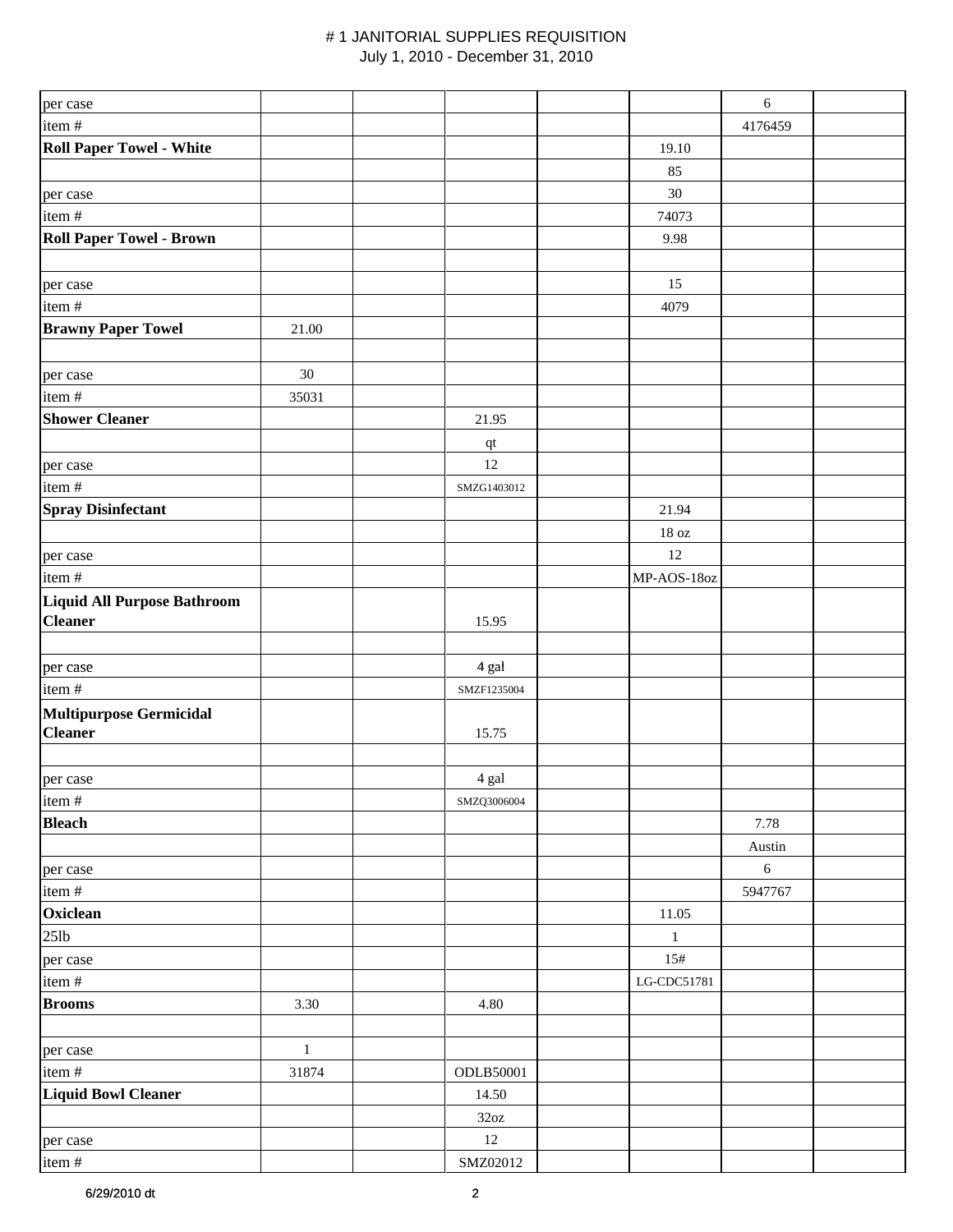| <b>Air Deodorizer</b>           |              | 20.00                  |                             |            |  |
|---------------------------------|--------------|------------------------|-----------------------------|------------|--|
|                                 |              | 32 oz                  |                             |            |  |
| per case                        |              | 12                     |                             |            |  |
| item #                          |              | SMZL2107012            |                             |            |  |
| <b>8oz Mop Head</b>             |              |                        |                             |            |  |
|                                 |              |                        |                             |            |  |
| per case                        |              |                        |                             |            |  |
| item #                          |              |                        |                             |            |  |
| 16oz Mop Head                   | 1.52         |                        | 25.63                       |            |  |
|                                 |              |                        |                             |            |  |
| per case                        | $\mathbf{1}$ |                        | 12                          |            |  |
| item#                           | 31837        |                        | GS-AWM7516                  |            |  |
| Murphy's Oil                    |              | 42.65                  |                             |            |  |
|                                 |              |                        |                             |            |  |
| per case                        |              | 4 gal                  |                             |            |  |
| item#                           |              | CPL1103                |                             |            |  |
| <b>Bully</b> creme cleanser -qt |              | $20.00\,$              |                             |            |  |
|                                 |              | $\mathbf{q}\mathbf{t}$ |                             |            |  |
| per case                        |              | 12                     |                             |            |  |
| item #                          |              | SMZG1325012            |                             |            |  |
| <b>Digest</b>                   |              | 24.00                  |                             |            |  |
|                                 |              |                        |                             |            |  |
| per case                        |              | 4 gal                  |                             |            |  |
| item #                          |              | SMZD0860004            |                             |            |  |
| <b>Ammonia</b>                  |              | 11.45                  |                             |            |  |
|                                 |              | Crown                  |                             |            |  |
| per case                        |              | 6 gal                  |                             |            |  |
| item#                           |              | JAB22770521            |                             |            |  |
| <b>Powder Cleaner</b>           |              |                        | 30.90                       | 18.41      |  |
|                                 |              |                        | 21oz Comet                  | 21 oz Ajax |  |
| per case                        |              |                        | $24\,$                      | $24\,$     |  |
| item #                          |              |                        | $_{\rm LG\text{-}PGC02255}$ | 5762182    |  |
| <b>32oz Spray Bottles</b>       |              | .41                    |                             |            |  |
|                                 |              |                        |                             |            |  |
| per case                        |              |                        |                             |            |  |
| item #                          |              | CON932CG               |                             |            |  |
| <b>Trigger Sprayers</b>         |              | .38                    |                             |            |  |
|                                 |              |                        |                             |            |  |
| per case                        |              |                        |                             |            |  |
| item#                           |              | IMP4902                |                             |            |  |
| 17" Black Stripping Pad for     |              |                        |                             |            |  |
| <b>Buffing Machine</b>          |              | 17.75                  |                             |            |  |
|                                 |              |                        |                             |            |  |
| per case                        |              | $\mathfrak{S}$         |                             |            |  |
| item#                           |              | MMM08379               |                             |            |  |
| 17" Blue Scrubbing Pad          | 10.47        | 14.17                  |                             |            |  |
|                                 | <b>GREEN</b> |                        |                             |            |  |
| per case                        | $\sqrt{5}$   | $\sqrt{5}$             |                             |            |  |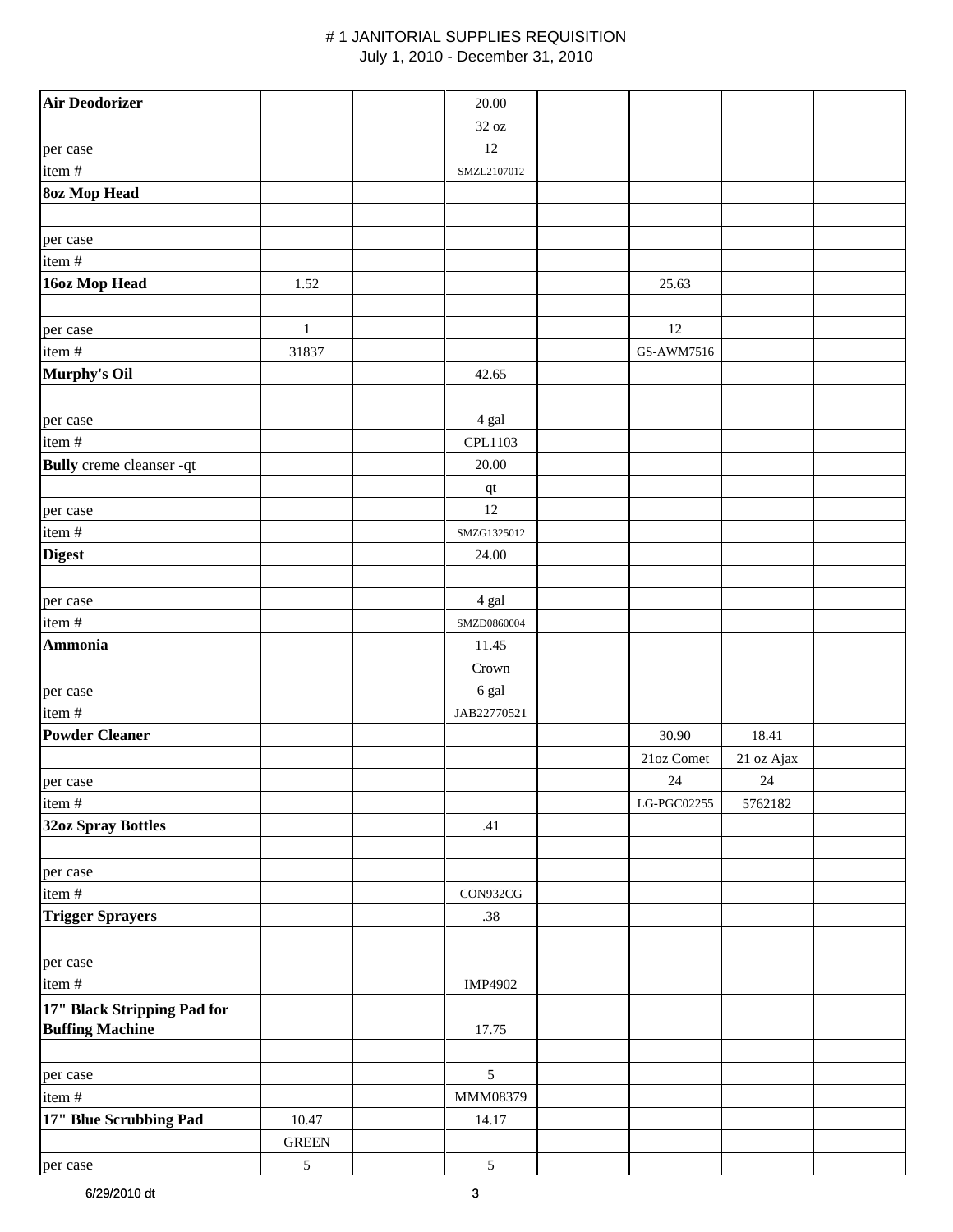| item #                           | 35048        | MMM08410          |  |            |  |
|----------------------------------|--------------|-------------------|--|------------|--|
| 17" White Buffing / Polishing    |              |                   |  |            |  |
| Pad                              |              | 16.89             |  |            |  |
|                                  |              |                   |  |            |  |
| per case                         |              | 5                 |  |            |  |
| item#                            |              | MMM08481          |  |            |  |
| 19" Black Stripping Pad          | 11.82        | 20.61             |  |            |  |
|                                  |              |                   |  |            |  |
| per case                         | $\sqrt{5}$   | $\mathfrak{S}$    |  |            |  |
| item#                            | 35054        | MMM08381          |  |            |  |
| 19" Blue Cleaner Pad             | 11.82        | 20.05             |  |            |  |
|                                  | <b>GREEN</b> |                   |  |            |  |
| per case                         |              | $\sqrt{5}$        |  |            |  |
| item#                            | 35050        | MMM08412X         |  |            |  |
| 19" White Polishing Pad          | 11.82        | 20.05             |  |            |  |
|                                  |              |                   |  |            |  |
|                                  |              |                   |  |            |  |
| per case                         | $\sqrt{5}$   | $\mathfrak{S}$    |  |            |  |
| item#                            | 35033        | MMM08483          |  |            |  |
| 19" Blue Scrubbing Pad - High    |              |                   |  |            |  |
| <b>Speed</b>                     |              |                   |  |            |  |
|                                  |              |                   |  |            |  |
| per case                         |              |                   |  |            |  |
| item#                            |              |                   |  |            |  |
| 19" White Buffing / Polishing    |              |                   |  |            |  |
| Pad - High Speed                 |              |                   |  |            |  |
|                                  |              |                   |  |            |  |
| per case                         |              |                   |  |            |  |
| item#                            |              |                   |  |            |  |
| <b>Oil Based Stainless Steel</b> |              |                   |  |            |  |
| <b>Cleaner</b>                   |              | 22.48             |  |            |  |
|                                  |              | $20\ \mathrm{oz}$ |  |            |  |
| per case                         |              | 12                |  |            |  |
| item#                            |              | CLRCS234          |  |            |  |
| <b>Stainless Steel Cleaner</b>   |              | 22.48             |  |            |  |
|                                  |              | 20oz Claire       |  |            |  |
| per case                         |              | 12                |  |            |  |
| item #                           |              | CLRCS234          |  |            |  |
| <b>Small Vinyl Gloves</b>        |              |                   |  | 20.78      |  |
|                                  |              |                   |  |            |  |
|                                  |              |                   |  | $10/100\,$ |  |
| per case                         |              |                   |  |            |  |
|                                  |              |                   |  |            |  |
| item#                            |              |                   |  | 4237327    |  |
| <b>Medium Vinyl Gloves</b>       |              |                   |  | 20.78      |  |
|                                  |              |                   |  |            |  |
| per case                         |              |                   |  | 10/100     |  |
|                                  |              |                   |  |            |  |
| item#                            |              |                   |  | 4237426    |  |
| <b>Large Vinyl Gloves</b>        |              |                   |  | 20.78      |  |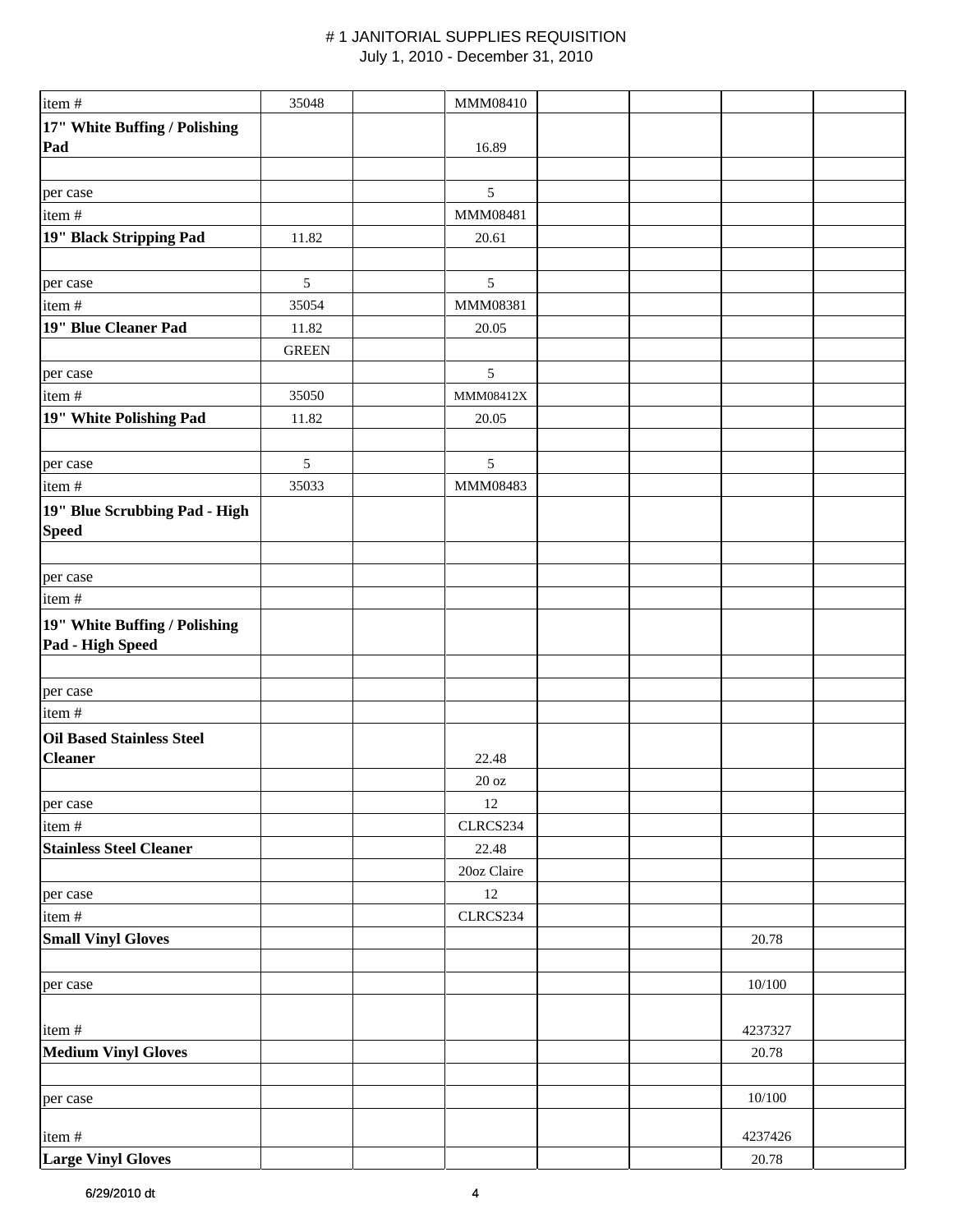| per case                                                |        |            |                              | 10/100  |  |
|---------------------------------------------------------|--------|------------|------------------------------|---------|--|
|                                                         |        |            |                              |         |  |
| item#                                                   |        |            |                              | 4237442 |  |
| <b>Extra Large Vinyl Gloves</b>                         |        |            |                              | 20.78   |  |
|                                                         |        |            |                              |         |  |
| per case                                                |        |            |                              | 10/100  |  |
|                                                         |        |            |                              |         |  |
| item#                                                   |        |            |                              | 4237475 |  |
| <b>Small Powder-Free Latex Exam</b><br><b>Gloves</b>    | 44.88  |            |                              |         |  |
|                                                         |        |            | 45.00                        |         |  |
| per case                                                | 10/100 |            | 1,000                        |         |  |
|                                                         |        |            | Aurelia-SM-                  |         |  |
| item#                                                   | 13005  |            | <b>LPFG</b>                  |         |  |
| <b>Medium Powder-Free Latex</b>                         |        |            |                              |         |  |
| <b>Exam Gloves</b>                                      | 44.88  |            | 45.00                        |         |  |
|                                                         |        |            |                              |         |  |
| per case                                                | 10/100 |            | 1,000                        |         |  |
|                                                         |        |            | Aurelia-Med-                 |         |  |
| item#                                                   | 13006  |            | <b>LPFG</b>                  |         |  |
| <b>Large Powder-Free Latex Exam</b><br><b>Gloves</b>    | 44.88  |            | 45.00                        |         |  |
|                                                         |        |            |                              |         |  |
| per case                                                | 10/100 |            | 1,000                        |         |  |
|                                                         |        |            | Aurelia-Lrg-                 |         |  |
| item#                                                   | 13007  |            | <b>LPFG</b>                  |         |  |
| X-Large Powder-Free Latex                               |        |            |                              |         |  |
| <b>Exam Gloves</b>                                      | 44.88  |            | 45.00                        |         |  |
|                                                         |        |            |                              |         |  |
| per case                                                | 10/100 |            | 1,000<br>Aurelia-XL-         |         |  |
| item#                                                   | 13008  |            | $\ensuremath{\mathrm{LPFG}}$ |         |  |
| <b>Small Powder-Free Nitrile</b>                        |        |            |                              |         |  |
| <b>Exam Gloves</b>                                      | 41.40  | 53.40      |                              |         |  |
|                                                         |        |            |                              |         |  |
| per case                                                | 10/100 | $10/100\,$ |                              |         |  |
|                                                         |        |            |                              |         |  |
| item#                                                   | 13016  | ISL103112  |                              |         |  |
| <b>Medium Powder-Free Nitrile</b><br><b>Exam Gloves</b> | 41.40  | 53.40      |                              |         |  |
|                                                         |        |            |                              |         |  |
| per case                                                | 10/100 | $10/100\,$ |                              |         |  |
|                                                         |        |            |                              |         |  |
| item#                                                   | 13017  | ISL103114  |                              |         |  |
| Large Powder-Free Nitrile                               |        |            |                              |         |  |
| <b>Exam Gloves</b>                                      | 41.40  | 53.40      |                              |         |  |
|                                                         |        |            |                              |         |  |
| per case                                                | 10/100 | $10/100\,$ |                              |         |  |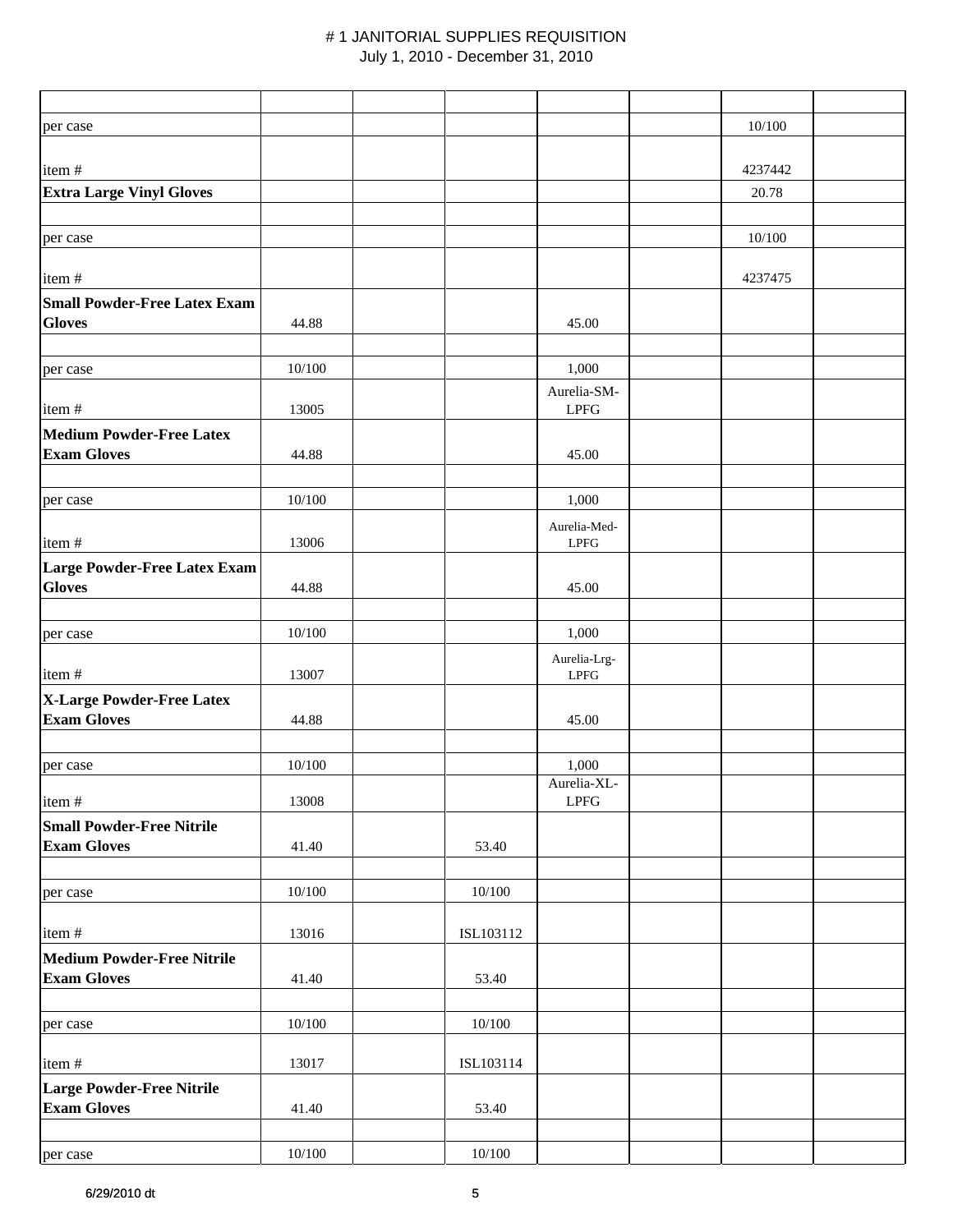| item#                                             | 13018         | ISL103116    |              |  |
|---------------------------------------------------|---------------|--------------|--------------|--|
| X-Large Powder-Free Nitrile<br><b>Exam Gloves</b> | 41.40         | 53.40        |              |  |
| per case                                          | 10/100        | 10/100       |              |  |
|                                                   |               |              |              |  |
| item#<br><b>Mop Handles</b>                       | 13019<br>4.91 | ISL103118    | 6.56         |  |
|                                                   |               |              |              |  |
| per case                                          | $\,1$         |              | $\,1\,$      |  |
| item #                                            | 31865         |              | GS-HQC160-F  |  |
| <b>Floor Wax</b>                                  |               | 37.50        | 12.42        |  |
|                                                   |               |              |              |  |
| per case                                          |               | 5 gal        | $\mathbf{1}$ |  |
| item#                                             |               | SMZCS0750005 | $MP-FLE-1$   |  |
| <b>Floor Stripper</b>                             |               | 26.25        | 8.96         |  |
|                                                   |               |              |              |  |
| per case                                          |               | 5 gal        | $\,1\,$      |  |
| item #                                            |               | SMZR3025005  | MP-HOT-1     |  |
| <b>Floor Finish</b>                               |               | 37.50        | 14.07        |  |
|                                                   |               |              |              |  |
| per case                                          |               | 5 gal        | $\mathbf{1}$ |  |
| item#                                             |               | SMZCS0750005 | MP-MFX-1     |  |
| <b>Almond Pearl Liquid Soap</b>                   |               | 15.00        |              |  |
|                                                   |               |              |              |  |
| per case                                          |               | 4 gal        |              |  |
|                                                   |               |              |              |  |
| item#                                             |               | SMZCS0215004 |              |  |
| <b>Laundry Detergent</b>                          | 15.66         | 21.65        |              |  |
|                                                   |               | Simoniz      |              |  |
| per case                                          | 40#           | 50#          |              |  |
| item#                                             | 30026         | SMZC0597050  |              |  |
| <b>Dish Detergent</b>                             |               | 16.00        |              |  |
|                                                   |               |              |              |  |
| per case                                          |               | 4 gal        |              |  |
|                                                   |               |              |              |  |
| item#                                             |               | SMZP2705004  |              |  |
| <b>Cleaner/Degreaser</b>                          |               | 15.40        |              |  |
| Simonize AP7                                      |               |              |              |  |
| per case                                          |               | 4 gal        |              |  |
| item#                                             |               | SMZP2666004  |              |  |
| <b>GOJO Liquid Hand Soap</b>                      |               |              | 39.89        |  |
| 2L-2217                                           |               |              |              |  |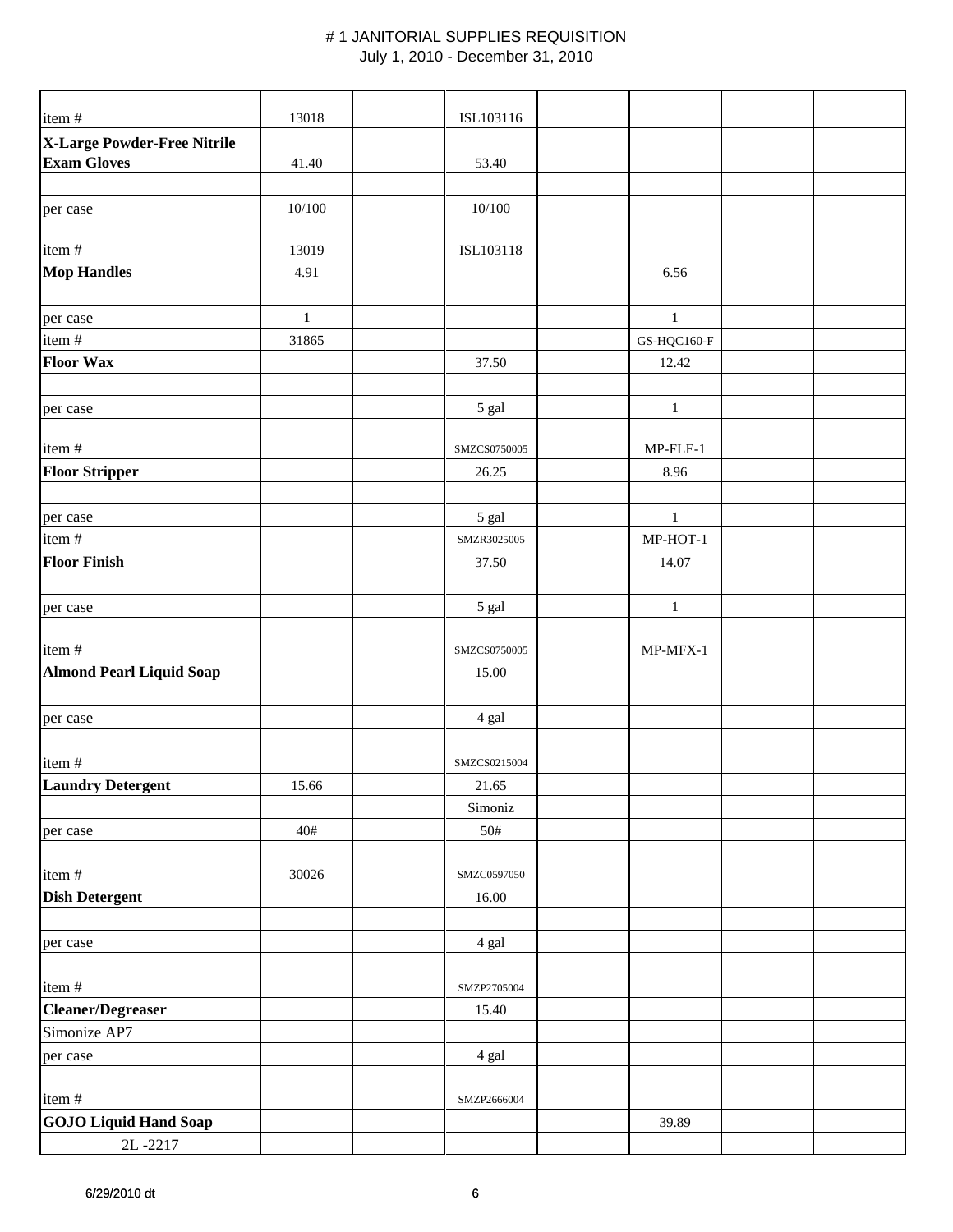| per case                                         |           |                |            |                    |
|--------------------------------------------------|-----------|----------------|------------|--------------------|
| item#                                            |           |                | LG-GOJ2217 |                    |
| Liquid Hand Soap                                 |           | 16.56          |            |                    |
|                                                  |           | $\overline{4}$ |            |                    |
| per case                                         |           | gal            |            |                    |
|                                                  |           |                |            |                    |
| item#                                            |           | SMZCS025004    |            |                    |
| <b>Hand Sanitizers</b>                           | 19.82     | 48.15          |            |                    |
|                                                  | GoJo 9656 | 800ml          |            |                    |
| per case                                         | 6         | $\sqrt{6}$     |            |                    |
| item#                                            | 12247     | GJ965606       |            |                    |
| <b>Single Use Laundry Det</b>                    |           |                |            | 62.24              |
|                                                  |           |                |            | $1.2\ \mathrm{oz}$ |
| per case                                         |           |                |            | 250                |
| item #                                           |           |                |            | 61502222           |
| <b>Prolux Vacuum Bags</b>                        |           |                |            |                    |
| per case                                         |           |                |            |                    |
| item#                                            |           |                |            |                    |
| <b>Mighty Mite Type MM Vacuum</b><br><b>Bags</b> |           |                |            |                    |
| per case                                         |           |                |            |                    |
| item#                                            |           |                |            |                    |
| Sanitaire Vacuum Bags - UP 1 -<br>9100, C4900    |           |                |            |                    |
|                                                  |           |                |            |                    |
| per case                                         |           |                |            |                    |
| item #                                           |           |                |            |                    |
| Sanitaire Vacuum Bags - SD -<br>P1/6600          |           |                |            |                    |
|                                                  |           |                |            |                    |
| per case<br>item#                                |           |                |            |                    |
| Vacuum Cleaner Scent Tabs -<br>Style 515         |           |                |            |                    |
|                                                  |           |                |            |                    |
| per case                                         |           |                |            |                    |
| item #                                           |           |                |            |                    |
| <b>Ecolab TriStar Flexylight</b>                 |           |                |            | 115.32             |
| #16326                                           |           |                |            |                    |
| per case                                         |           |                |            | 5 gal              |
| item#                                            |           |                |            | 16326              |
| <b>Ecolab Neutral Floor Cleaner</b>              |           |                |            | 44.65              |
| #21013                                           |           |                |            | 2 liter            |
| per case                                         |           |                |            | $\sqrt{2}$         |
| item#                                            |           |                |            | 21013              |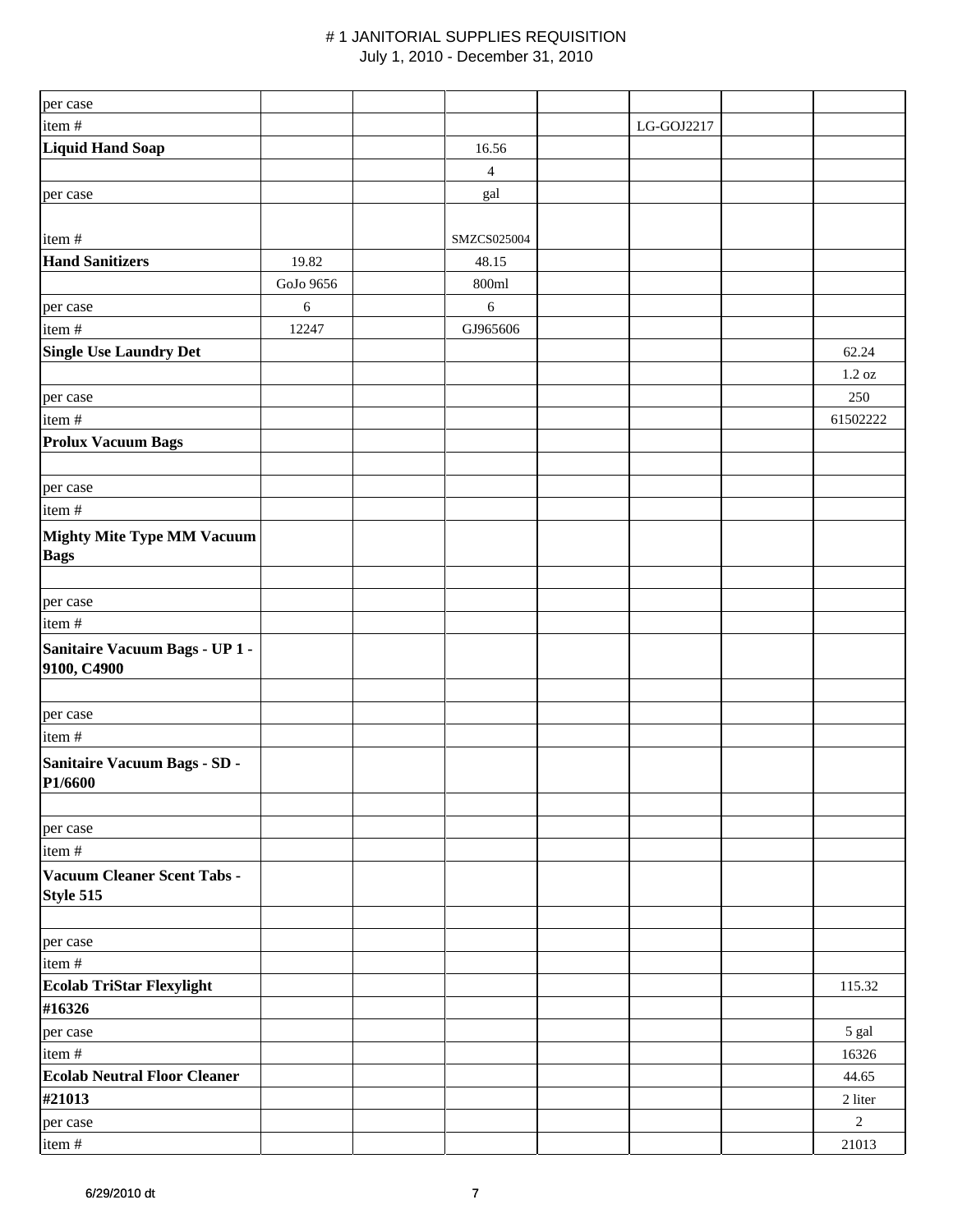| <b>Ecolab Heavy Duty Bathroom</b>                           |       |             |  |         |              |
|-------------------------------------------------------------|-------|-------------|--|---------|--------------|
| <b>Cleaner Disinfectant</b>                                 |       |             |  |         | 67.47        |
| #10158                                                      |       |             |  |         | 2 liter      |
| per case                                                    |       |             |  |         | $\mathbf{2}$ |
| item#                                                       |       |             |  |         | 10158        |
| <b>Ecolab Orange Force</b>                                  |       |             |  |         | 65.24        |
| #21038                                                      |       |             |  |         | 2 liter      |
| per case                                                    |       |             |  |         | $\mathbf{2}$ |
| item#                                                       |       |             |  |         | 21038        |
| <b>Ecolab Revitalize Perfusion</b><br><b>Carpet Cleaner</b> |       |             |  |         | 74.16        |
| #10379                                                      |       |             |  |         |              |
| per case                                                    |       |             |  |         | 10#          |
| item#                                                       |       |             |  |         | 10379        |
| <b>Cleaning Rags</b>                                        |       | 28.95       |  |         |              |
|                                                             |       |             |  |         |              |
| per case                                                    |       | 25#         |  |         |              |
| item #                                                      |       | HSP34025    |  |         |              |
| <b>Glass Cleaner</b>                                        |       |             |  | 13.18   |              |
| per case                                                    |       |             |  | 4 gal   |              |
| item#                                                       |       |             |  | 4406237 |              |
| <b>Antibacterial Foam Soap</b><br>w/Dispenser               |       | 38.85       |  |         |              |
| GOJ-5150-06 Buck (dispenser)                                |       | 1250ml      |  |         |              |
| per case                                                    |       | 3           |  |         |              |
| item#                                                       |       | GJE5162EXL  |  |         |              |
| <b>MPC Flashback SB Spray Buff</b><br>or Equal              | 44.95 | 67.25       |  |         |              |
|                                                             | 20 oz |             |  |         |              |
| per case                                                    | 12    | $4/gal$     |  |         |              |
| item#                                                       | 34009 | JNJ4116     |  |         |              |
| <b>MPC All-Surf All Purpose</b><br>Cleaner or Equal         |       | 15.85       |  |         |              |
| per case                                                    |       | 4/gal       |  |         |              |
| item#                                                       |       | SMZT3834004 |  |         |              |
| Spartan Spray Buff or equal<br>(mop on, buff when dry)      |       |             |  |         |              |
| per case                                                    |       |             |  |         |              |
| item#                                                       |       |             |  |         |              |
| <b>Simonize Freedom Bowl Cleaner</b><br>- 4 gal or equal    |       | 15.75       |  |         |              |
|                                                             |       |             |  |         |              |
| per case                                                    |       | 4/gal       |  |         |              |
| item #                                                      |       | SMZF1235004 |  |         |              |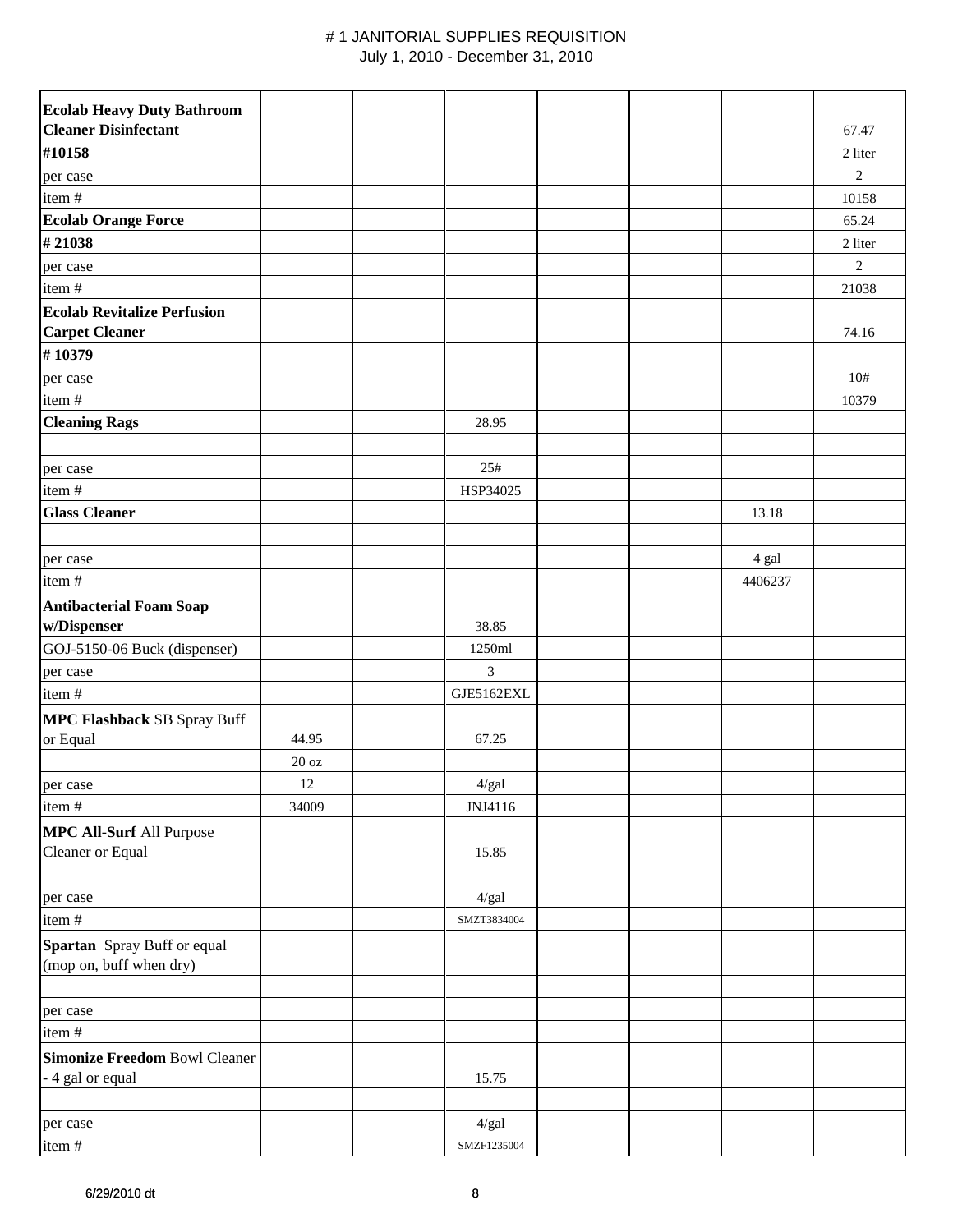| Magic Erasers (Mr. Clean) or                                    |       |       |             |       |  |               |
|-----------------------------------------------------------------|-------|-------|-------------|-------|--|---------------|
| equal                                                           |       |       | 23.65       |       |  |               |
|                                                                 |       |       |             |       |  |               |
| per case                                                        |       |       | $6/4$ /cs   |       |  |               |
| item#                                                           |       |       | PNG84964667 |       |  |               |
| <b>Oasis Pro 64 - Toilet Cleaner</b>                            |       |       |             |       |  | 73.03         |
| #ECO21029                                                       |       |       |             |       |  |               |
| per case                                                        |       |       |             |       |  | $2 - 2$ liter |
| item#                                                           |       |       |             |       |  | 21026         |
| Oasis 63 - disinfectant                                         |       |       |             |       |  | 67.69         |
| #ECO14206                                                       |       |       |             |       |  |               |
| per case                                                        |       |       |             |       |  | $2 - 2$ liter |
| item#                                                           |       |       |             |       |  | 14206         |
| Oasis 41 - glass cleaner                                        |       |       |             |       |  | 44.70         |
| #ECO24156                                                       |       |       |             |       |  |               |
| per case                                                        |       |       |             |       |  | $2 - 2$ liter |
| item#                                                           |       |       |             |       |  | 24156         |
| <b>Oasis 11</b>                                                 |       |       |             |       |  | 65.24         |
| #ECO021011                                                      |       |       |             |       |  |               |
| per case                                                        |       |       |             |       |  | $2 - 2$ liter |
| item#                                                           |       |       |             |       |  | 21011         |
|                                                                 |       |       |             |       |  |               |
|                                                                 |       |       |             |       |  |               |
|                                                                 |       |       |             |       |  |               |
|                                                                 |       |       |             |       |  |               |
| <b>MINIMUM ORDER</b><br><b>TO</b><br><b>AVOID SHIPPING FEES</b> | \$300 | \$500 | \$250       | \$200 |  |               |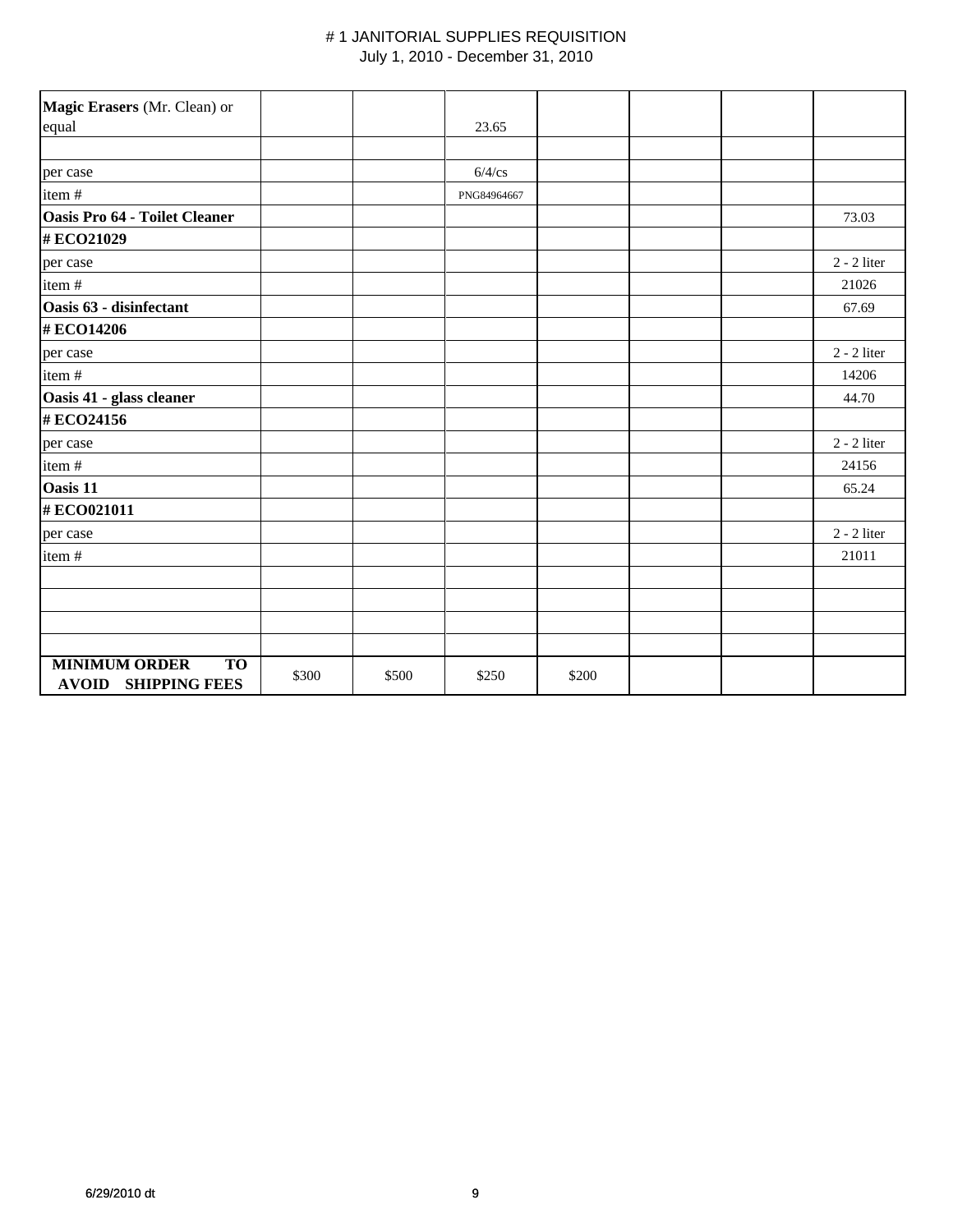|                                | \$200     |         | \$200               |        |              | \$250         |
|--------------------------------|-----------|---------|---------------------|--------|--------------|---------------|
|                                |           |         | <b>First Choice</b> |        | <b>Buck</b>  | Hill &        |
| <b>ITEM</b>                    | Interboro | Sysco   | Medical             | Ecolab | Supply       | Markes        |
| <b>Aluminum Foil</b>           |           |         |                     |        |              | 14.35         |
|                                |           |         |                     |        |              |               |
| per case                       |           |         |                     |        |              |               |
| item#                          |           |         |                     |        |              | <b>WES294</b> |
| <b>Apron Plastic</b>           |           | 26.43   |                     |        |              |               |
|                                |           |         |                     |        |              |               |
| per case                       |           | 10/100  |                     |        |              |               |
| item#                          |           | 6070007 |                     |        |              |               |
| <b>Bags: 10# Elephant</b>      |           |         |                     |        |              | 31.80         |
|                                |           |         |                     |        |              |               |
| per case                       |           |         |                     |        |              | 1,000         |
| item $\frac{1}{4}$             |           |         |                     |        |              | DUO80042      |
| <b>Bags: 10# Brown</b>         |           |         |                     |        |              | 40.10         |
|                                |           |         |                     |        |              |               |
| per case                       |           |         |                     |        |              | 4/500         |
| item#                          |           |         |                     |        |              | DUO80958      |
| <b>Bags: 6# White - waxed</b>  |           |         |                     |        | 11.68        |               |
|                                |           |         |                     |        |              |               |
| per case                       |           |         |                     |        | 500          |               |
| item $\frac{1}{t}$             |           |         |                     |        | DB-6lb White |               |
| <b>Bags: 6# White</b>          |           |         |                     |        |              | 42.55         |
|                                |           |         |                     |        |              |               |
| per case                       |           |         |                     |        |              | 4/500         |
| item#                          |           |         |                     |        |              | DUO80027      |
| <b>Bags: 6# Brown</b>          |           |         |                     |        |              | 32.10         |
|                                |           |         |                     |        |              |               |
|                                |           |         |                     |        |              | 4/500         |
| per case<br>item#              |           |         |                     |        |              | DUO80010      |
|                                |           |         |                     |        |              |               |
| <b>Garbage Bags:</b>           |           |         |                     |        | 22.30        |               |
| 23x10x39                       |           |         |                     |        |              |               |
| per case                       |           |         |                     |        | 500          |               |
|                                |           |         |                     |        |              |               |
| item#                          |           |         |                     |        | HR334013     |               |
| <b>Poly Bags</b>               |           | 12.33   |                     |        |              |               |
| 6x3x15                         |           |         |                     |        |              |               |
| per case                       |           | 1,000   |                     |        |              |               |
| item#                          |           | 4284550 |                     |        |              |               |
| <b>Poly Bags</b>               |           |         |                     |        |              | 18.47         |
| 10x18x24                       |           |         |                     |        |              | 10x8x24       |
| per case                       |           |         |                     |        |              | 500           |
|                                |           |         |                     |        |              |               |
| item#                          |           |         |                     |        |              | FOR152NPM     |
| <b>Sandwich Bags: #130 wax</b> |           |         |                     |        |              | 64.75         |
|                                |           |         |                     |        |              |               |
|                                |           |         |                     |        |              |               |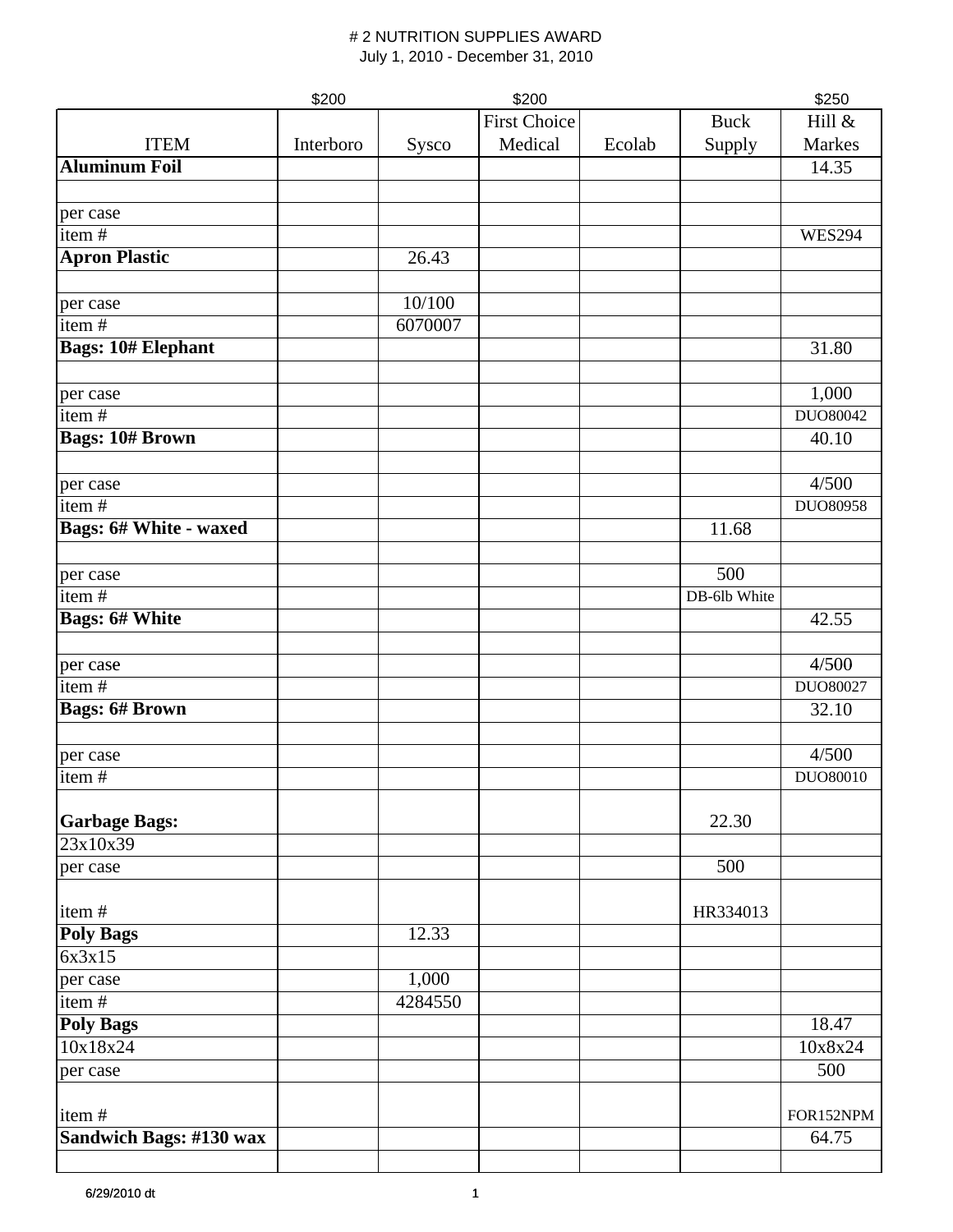| per case                      |         | 6/1,000   |
|-------------------------------|---------|-----------|
| item#                         |         | PPC300404 |
| <b>Sandwich Bags: plastic</b> |         | 11.94     |
|                               |         |           |
| per case                      |         | 2,000     |
|                               |         |           |
| item#                         |         | FORHD7FT  |
| <b>Banquet Paper</b>          |         | 15.75     |
|                               |         |           |
| per case                      |         | 40x300    |
| item#                         |         | HOF260045 |
| 5 oz Bowls                    | 11.57   |           |
|                               |         |           |
| per case                      | 8/125   |           |
| item#                         | 4422572 |           |
| 12 oz Bowls                   | 11.75   |           |
|                               |         |           |
| per case                      | 8/125   |           |
| item $\frac{1}{4}$            | 4394045 |           |
| Cup - Foam - squat - 4 oz     | 13.83   |           |
|                               |         |           |
| per case                      | 1,000   |           |
| item $\frac{1}{4}$            | 4088761 |           |
| <b>Lid for above</b>          | 7.82    |           |
|                               |         |           |
| per case                      | 10/100  |           |
| item $#$                      | 4096293 |           |
| Cup - Foam - squat - 8 oz     | 20.45   |           |
|                               |         |           |
| per case                      | 20/50   |           |
| item#                         | 4088472 |           |
| Lid for above                 | 10.24   |           |
|                               |         |           |
| per case                      | 10/100  |           |
| item $\frac{1}{t}$            | 4097473 |           |
| Cup: Hot/Cold, 8 oz           | 13.30   |           |
| DC8J                          |         |           |
| per case                      | 40/25   |           |
| item#                         | 4088829 |           |
| Lid for above: Hot/Cold, 8    | 8.08    |           |
|                               |         |           |
| per case                      | 10/100  |           |
| item#                         | 4001178 |           |
| <b>Deli Container - clear</b> |         |           |
| w/lid - 12 oz - rectangular   |         | 21.95     |
|                               |         |           |
| per case                      |         | 200       |
| item#                         |         | GENAD12   |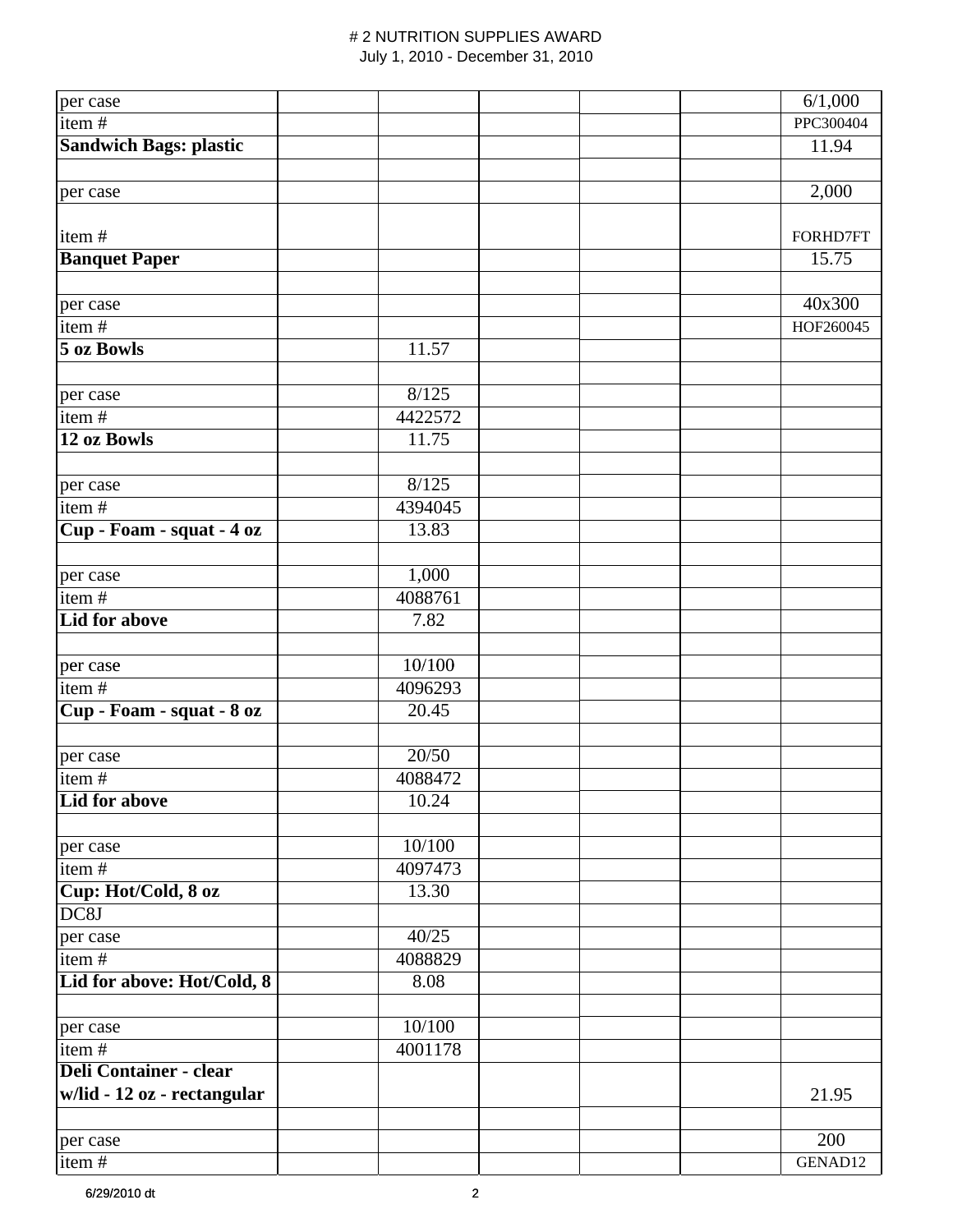| Dinex 8 oz disposible lids   |             |                  |
|------------------------------|-------------|------------------|
| for 8 oz Turnbury mugs       |             | 33.00            |
|                              |             |                  |
| per case                     |             | 1,000            |
| item#                        |             | DIN30008775      |
| Film - 18" x 500'            |             | 10.75            |
|                              |             |                  |
| per case                     |             | 18 x 2000        |
| item $\frac{1}{4}$           |             | <b>WES182</b>    |
| Gloves - latex - medium -    | 34.56       |                  |
| for food handling            |             |                  |
| per case                     | 10/100      |                  |
|                              |             |                  |
| item#                        | 5478187     |                  |
| Gloves - latex - large - for |             |                  |
| food handling                | 27.27       |                  |
| for food handling            |             |                  |
| per case                     | 10/100      |                  |
| item#                        | 4835161     |                  |
| Gloves - plastic - for food  |             |                  |
| handling                     | 35.29       |                  |
| for food handling            | <b>MED</b>  |                  |
| per case                     | 10/10/100   |                  |
|                              |             |                  |
| item#                        | 7960296     |                  |
| Gloves - plastic - for food  |             |                  |
| handling                     | 35.29       |                  |
| for food handling            | ${\rm LRG}$ |                  |
| per case                     | 10/10/100   |                  |
| item#                        | 7960283     |                  |
| <b>Hair Nets</b>             | 129.38      |                  |
|                              |             |                  |
| per case                     | 10/144      |                  |
| item $\frac{1}{4}$           | 5639802     |                  |
| Napkins - 1 ply              |             | 24.25            |
|                              |             |                  |
| per case                     |             | 6,000            |
| item#                        |             | <b>MOR1250MS</b> |
| Plates - paper - 6"          |             | 8.00             |
|                              |             |                  |
| per case                     |             | 1,000            |
| item#                        |             | WIN6100          |
| Plates - styrofoam - 9"      | 11.29       |                  |
|                              |             |                  |
| per case                     | 4/125       |                  |
| item#                        | 4208286     |                  |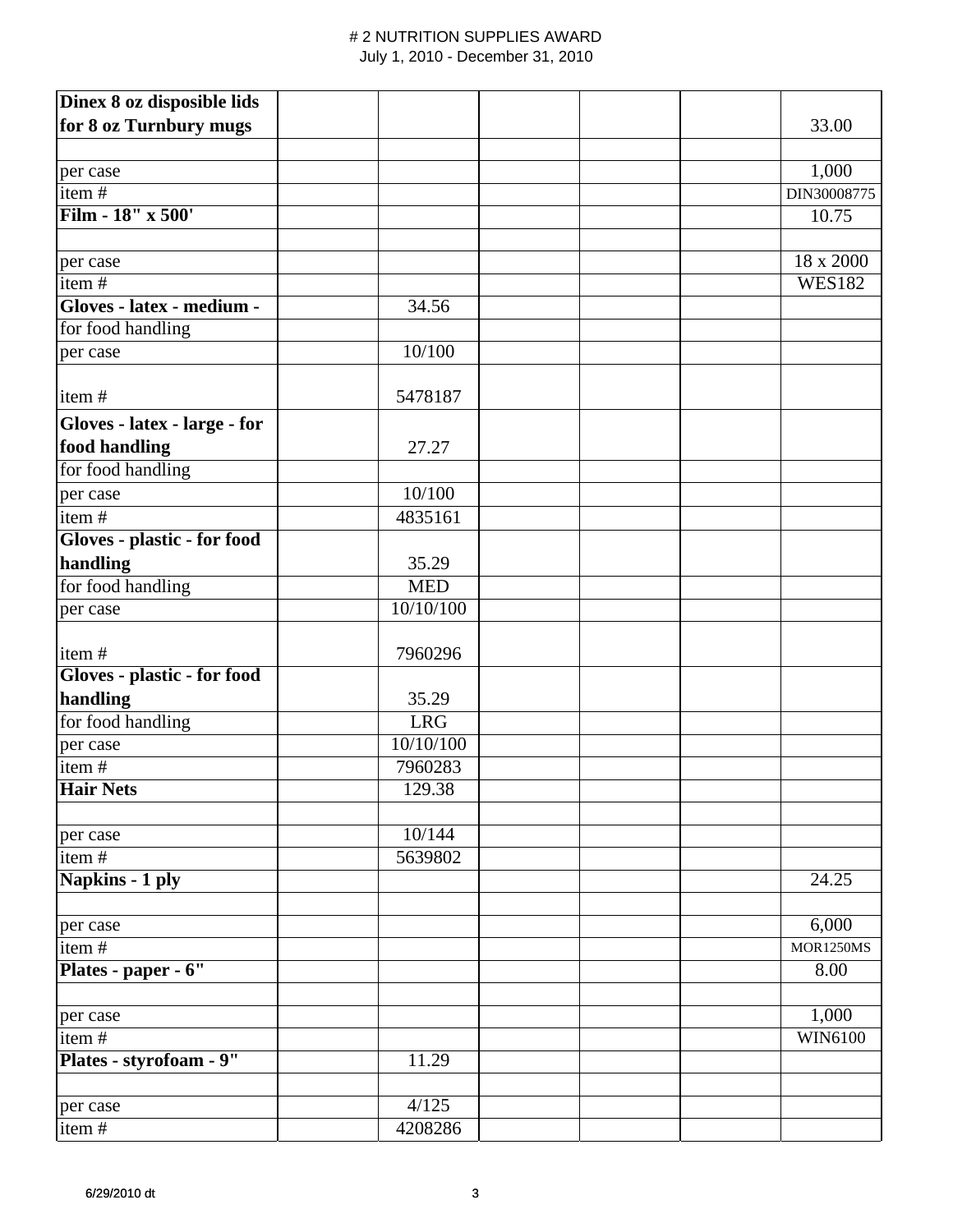| Plates - styrofoam - 10.25" |                |  | 19.91       |                 |
|-----------------------------|----------------|--|-------------|-----------------|
|                             |                |  |             |                 |
| per case                    |                |  | 500         |                 |
| item#                       |                |  | DC-10PWC    |                 |
| Sacks 1/6                   |                |  |             | 28.85           |
|                             |                |  |             |                 |
| per case                    |                |  |             | 500             |
| item#                       |                |  |             | DUO80076        |
| Tray - aluminum - 3         |                |  |             |                 |
| compartment HDM             |                |  | 36.06       |                 |
|                             |                |  |             |                 |
| per case                    |                |  | 250         |                 |
| item#                       |                |  | PP-739-30CP |                 |
| <b>Powder Cleanser - qt</b> |                |  |             | 18.00           |
|                             |                |  |             | 21 oz           |
| per case                    |                |  |             | 24              |
| item#                       |                |  |             | CAL752088       |
| <b>All-Purpose Liquid</b>   |                |  |             | 15.75           |
|                             |                |  |             |                 |
| per case                    |                |  |             | 4 gal           |
| item $#$                    |                |  |             | SMZP2666004     |
| <b>Bleach</b> - gal         | 7.78           |  |             |                 |
|                             |                |  |             |                 |
| per case                    | 6              |  |             |                 |
| item#                       | 5947767        |  |             |                 |
| Cream Cleanser - qt         | 18.41          |  |             |                 |
|                             | 21 oz          |  |             |                 |
| per case                    | 24             |  |             |                 |
| item#                       | 5762182        |  |             |                 |
| <b>Excaliber Sanitizer</b>  |                |  |             |                 |
|                             |                |  |             |                 |
| per case                    |                |  |             |                 |
| item#                       |                |  |             |                 |
| Flash Dri (5 gal pail)      |                |  |             | 37.50           |
|                             |                |  |             |                 |
| per case                    |                |  |             | 5 gal           |
| item#                       |                |  |             | SMZC0710005     |
| <b>Liquid Laundry Soap</b>  | 16.08          |  |             |                 |
|                             | gal            |  |             |                 |
| per case                    | $\overline{4}$ |  |             |                 |
| item $\frac{1}{4}$          | 9397100        |  |             |                 |
| <b>White Paper Towel</b>    |                |  |             | 19.05           |
| $2$ ply $\sqrt{85}$ sht     |                |  |             | 85              |
| per case                    |                |  |             | 30              |
| item#                       |                |  |             | <b>BAY41090</b> |
| Reusable 3 comp tray        |                |  |             | 111.50          |
|                             |                |  |             |                 |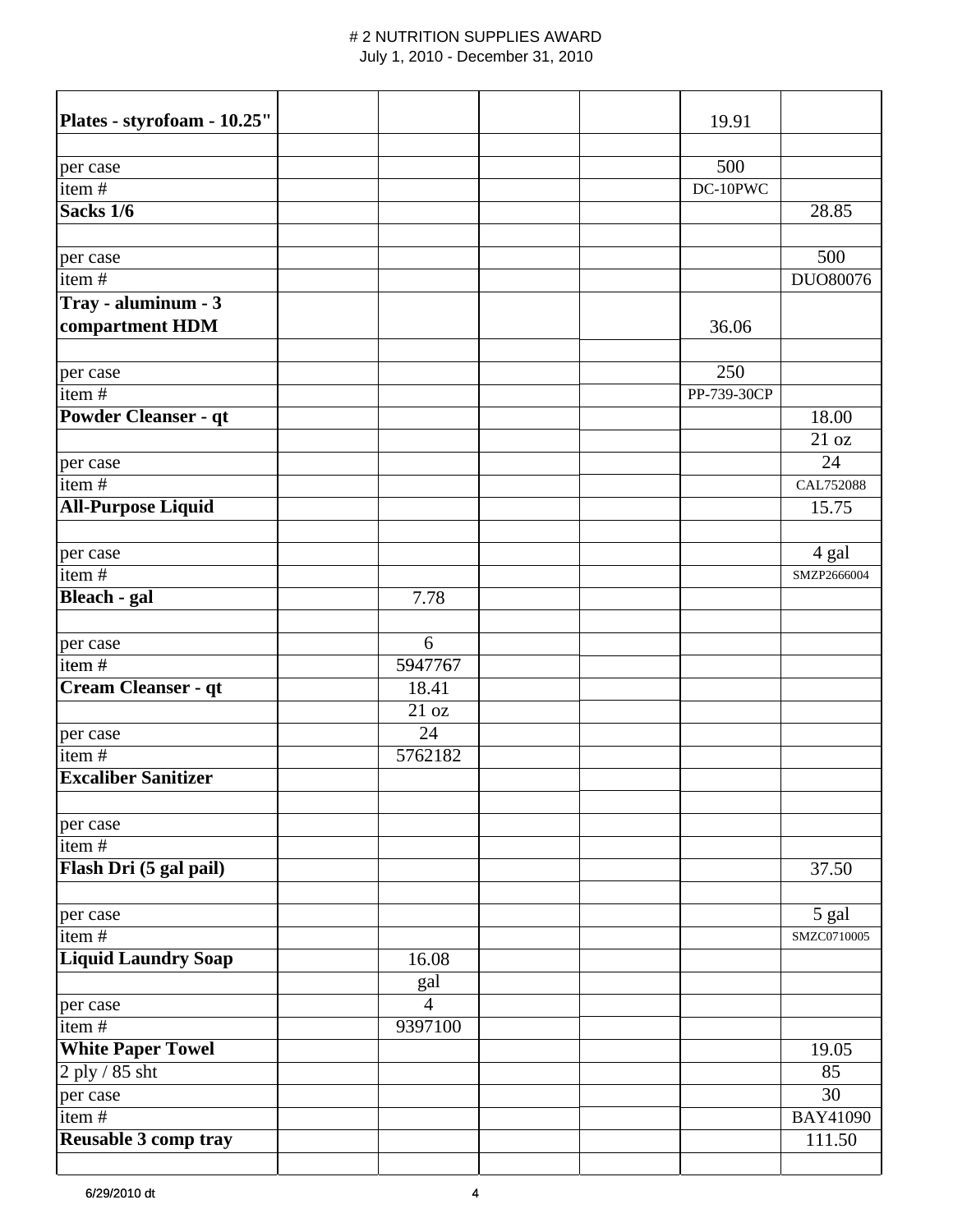| per case                        |           |           |          | 600            |
|---------------------------------|-----------|-----------|----------|----------------|
| item#                           |           |           |          | <b>OLV2101</b> |
| <b>Scotch Brite Pads</b>        |           |           |          | 19.84          |
|                                 |           |           |          |                |
| per case                        |           |           |          | 80             |
| item#                           |           |           |          | MMM59166       |
| <b>Wypalls x 60</b>             |           |           |          |                |
| 2 ply / 85 sht                  |           |           |          |                |
| per case                        |           |           |          |                |
| item#                           |           |           |          |                |
| <b>Blue Tough Towel</b>         |           |           |          | 54.00          |
| $13 \times 24$                  |           |           |          |                |
| per case                        |           |           |          | 150            |
| item $\frac{1}{4}$              |           |           |          | CHX03120011    |
| <b>Brown Paper Towels</b>       |           |           | 45.62    |                |
|                                 |           |           |          |                |
| per case                        |           |           | 12       |                |
| item $\frac{1}{4}$              |           |           | GP-92001 |                |
| <b>Paper Place Mats (white)</b> |           |           |          | 9.25           |
|                                 |           |           |          |                |
| per case                        |           |           |          | 1,000          |
| item#                           |           |           |          | <b>SNF150</b>  |
| <b>Paper Place Mats (green)</b> |           |           |          | 13.75          |
|                                 |           |           |          |                |
| per case                        |           |           |          | 1,000          |
| item#                           |           |           |          | <b>SNF6025</b> |
| <b>Paper Place Mats (red)</b>   |           |           |          | 13.75          |
|                                 |           |           |          |                |
| per case                        |           |           |          | 1,000          |
| item $\frac{1}{4}$              |           |           |          | <b>SNF6005</b> |
| <b>Heavy Duty Floor Cleaner</b> |           |           |          |                |
| (liquid)                        |           |           |          | 15.75          |
|                                 |           |           |          |                |
| per case                        |           |           |          | $\overline{4}$ |
| item $\frac{1}{4}$              |           |           |          | SMZB0320004    |
| <b>Speedball Cleaner</b>        |           |           |          | 18.00          |
|                                 |           |           |          | $q$ t          |
| per case                        |           |           |          | 12             |
| item#                           |           |           |          | SMZC0595012    |
| <b>Dishwasher Detergent</b>     |           |           |          | 43.15          |
| Cascade or Equivalent           |           |           |          | 85 oz          |
| per case                        |           |           |          | 6              |
| item#                           |           |           |          | PNG84959168    |
| Oasis 115 xp                    | 59.90     | 59.90     |          | 59.90          |
|                                 |           |           |          |                |
| per case                        | $2.5$ gal | $2.5$ gal |          | $2.5$ gal      |
| item#                           | 5926324   | 10625     |          | ECO10625       |
| Oasis 100                       |           | 69.90     |          | 69.90          |
|                                 |           |           |          |                |